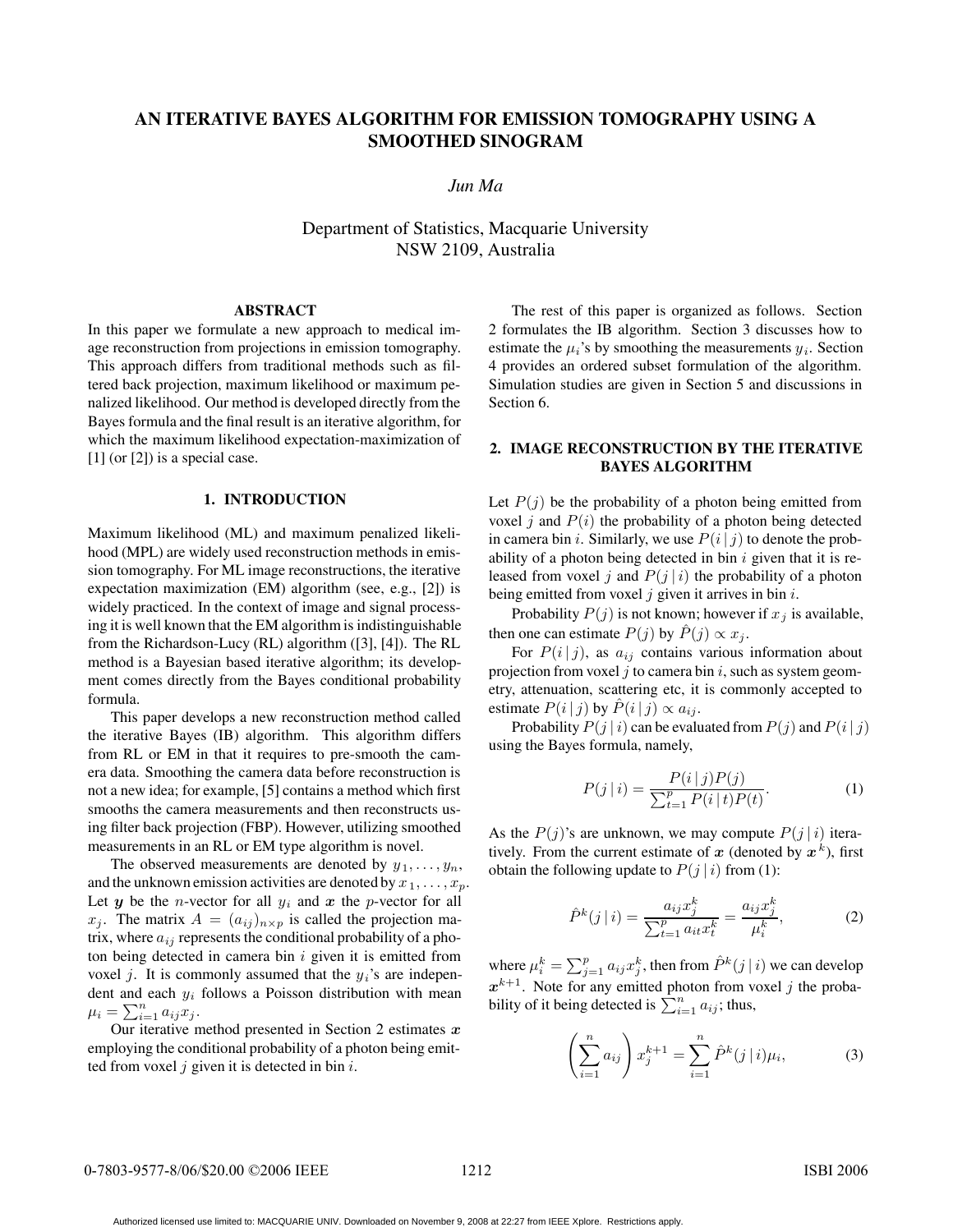where  $\mu_i$  is the expected counts (unobservable) for bin i.

Equation (3) cannot be implemented yet as the  $\mu_i$ 's are unknown. We estimate  $\mu_i$  exploiting the smoothness of the  $\mu_i$ 's, as neighboring  $\mu_i$  values are believed to be similar.

Denote the estimate of  $\mu_i$  by  $\hat{\mu}_i$ . Substituting  $\hat{\mu}_i$  into (3) gives an algorithm for estimating the emission intensity vector *x*:

$$
x_j^{k+1} = \frac{x_j^k}{\sum_{i=1}^n a_{ij}} \sum_{i=1}^n a_{ij} \frac{\hat{\mu}_i}{\mu_i^k}.
$$
 (4)

We call this the Iterative Bayes (IB) algorithm. Note when  $\hat{\mu}_i = y_i$ , this algorithm coincides with the EM algorithm of Vardi *et al.*[6] for emission tomography. Discussions on how to obtain  $\hat{\mu}_i$  are given in Section 3.

Following the convergence proof in [6] for the EM algorithm we can show that, under certain regularity conditions, the IB algorithm converges (with the initial  $x^0 > 0$ ) to one of the global solutions maximizing

$$
d(\pmb{x}) = -\sum_{i=1}^{n} \mu_i + \sum_{i=1}^{n} \hat{\mu}_i \log \mu_i.
$$
 (5)

for  $x \geq 0$ . Note  $d(x)$  is a concave function, thus there exist global maxima (may not be unique).

Let  $\mu$  and  $\hat{\mu}$  be the vector for all  $\mu_i$  and  $\hat{\mu}_i$ . The Kullback-Leibler (KL) distance between  $\hat{\mu}$  and  $\mu$  is

$$
KL(\hat{\boldsymbol{\mu}}, \boldsymbol{\mu}) = \sum_{i=1}^{n} \left( \hat{\mu}_i \log \frac{\hat{\mu}_i}{\mu_i} - \hat{\mu}_i + \mu_i \right). \tag{6}
$$

Maximizing  $d(x)$  is equivalent to minimizing  $KL(\hat{\boldsymbol{\mu}}, \boldsymbol{\mu})$ . Thus the IB algorithm finds a positive minimum  $KL(\hat{\boldsymbol{\mu}}, \boldsymbol{\mu})$  (minKL) estimate.

### **3. NONPARAMETRIC SMOOTHING OF THE MEASUREMENTS**

Estimation of  $\mu$  is equivalent to the problem of nonparametric regression, with an identity link function and Poisson noise in the context of generalized linear models (GLM); see [7]. Gyorfi *et al.*[8] covers almost all known nonparametric regression methods.

For emission tomography, as the likelihood function is readily available, it is natural to use the penalized likelihood method to estimate  $\mu$ .

As in [5], we estimate  $\mu$  on an angle-by-angle basis. That is, only those  $\mu_i$  on the same projection angle are estimated simultaneously; for different projection angles estimation procedures are independent. Suppose there are M projection angles. Let  $S_t$  be the index set for projection angle t and let  $y_t$  and  $\mu_t$  be, respectively, the vector for measurements and expected measurements of projection angle t. Given  $y_t$ , our aim is to find non-parametrically a smoothed estimate of  $\mu_t$ using MPL.

From set  $y_t$ , the penalized log-likelihood function is:

$$
g(\boldsymbol{\mu}_t) = -\sum_{i \in S_t} \mu_i + \sum_{i \in S_t} y_i \log \mu_i - \frac{1}{2} \lambda b(\boldsymbol{\mu}_t), \quad (7)
$$

where  $\lambda > 0$  is the smoothing parameter and  $b(\mu_t)$  is the penalty function. We call  $\lambda$  the projection smoothing parameter.

The function  $b(\mu_t)$  is chosen to penalize local differences between neighboring  $\mu_i$ . In this paper we let  $b(\mu_t)$  be a penalty function known as the "roughness penalty" defined below. In this context the maximum of  $g(\mu_t)$  is a natural cubic spline [7].

Let  $f_t(\xi)$  be a smooth function connecting all  $\mu_i$  ( $i \in S_t$ ) along angle  $t$ . If we assume each angle comprises the same number  $D$  of camera bins, the roughness penalty remains unchanged for different projection angles as the supporting interval for  $f_t(\xi)$  is always [1, D].

The roughness penalty is  $b(f_t) = \int_1^D (f''_t(\xi))^2 d\xi$ . Action to [7] Chapter 21, given  $D > 2$ , if  $f_+(\xi)$  is the cubic cording to [7, Chapter 2], given  $D \ge 2$ , if  $f_t(\xi)$  is the cubic spline interpolating  $\mu_i$  ( $i \in S_t$ ) with knots  $\{1, 2, ..., D\}$ , then

$$
\int_{1}^{D} (f_t''(\xi))^2 d\xi = \boldsymbol{\mu}_t^T K \boldsymbol{\mu}_t \stackrel{\text{def}}{=} b(\boldsymbol{\mu}_t),
$$
 (8)

where K is a  $D \times D$  penalty matrix. Construction of the matrix  $K$  is very simple; details are given in [7].

For each angle t our aim is to estimate  $\mu_t$  maximizing  $g(\mu_t)$  of (7), with  $b(\mu_t)$  given by (8), subject to the nonnegativity constraints  $\mu_i \geq 0$  ( $i \in S_t$ ). This is a special case of the general non-negatively constrained inverse problem described in [9]; hence the multiplicative iterative inversion method (MIIL) of [9] can be implemented directly.

#### **4. ORDERED SUBSET FORMULATIONS**

The ordered subset EM (OSEM) [10] algorithm has attracted many research activities recently. We develop ordered subset IB (OSIB) algorithms by adopting the idea of OSEM.

Let  $\{S_u, u = 1, \ldots, L\}$  be a partition of the measurements index set  $\mathcal{N} = \{1, ..., n\}$ , namely,  $\bigcup_{u=1}^{L} S_u = \mathcal{N}$  and  $S_u \bigcap S_v = \emptyset$  for  $u \neq v$ . Let  $x^{k,u}$  denote the update of  $x$  at sub-iteration  $u$  of iteration  $k$ . At iteration  $k$  of the OSIB at sub-iteration  $u$  of iteration  $k$ . At iteration  $k$  of the OSIB algorithm,  $x$  is updated through  $L$  sub-iterations using the corresponding  $\hat{\mu}$  and A subsets. More specifically, starting with  $\mathbf{x}^{k,0} = \mathbf{x}^{k-1}$ ,

$$
x_j^{k, u} = \frac{1}{\sum_{i \in S_u} a_{ij}} \sum_{i \in S_u} \tilde{P}^{k, u}(j|i) \hat{\mu}_i,
$$
 (9)

where  $\tilde{P}^{k, u}(j | i)$  is computed for  $i \in S_u$  only, and is given by

$$
\tilde{P}^{k, u}(j|i) = \frac{a_{ij}x_j^{k, u-1}}{\sum_{t=1}^p a_{it}x_t^{k, u-1}} = \frac{a_{ij}x_j^{k, u-1}}{\mu_i^{k, u-1}}.
$$
 (10)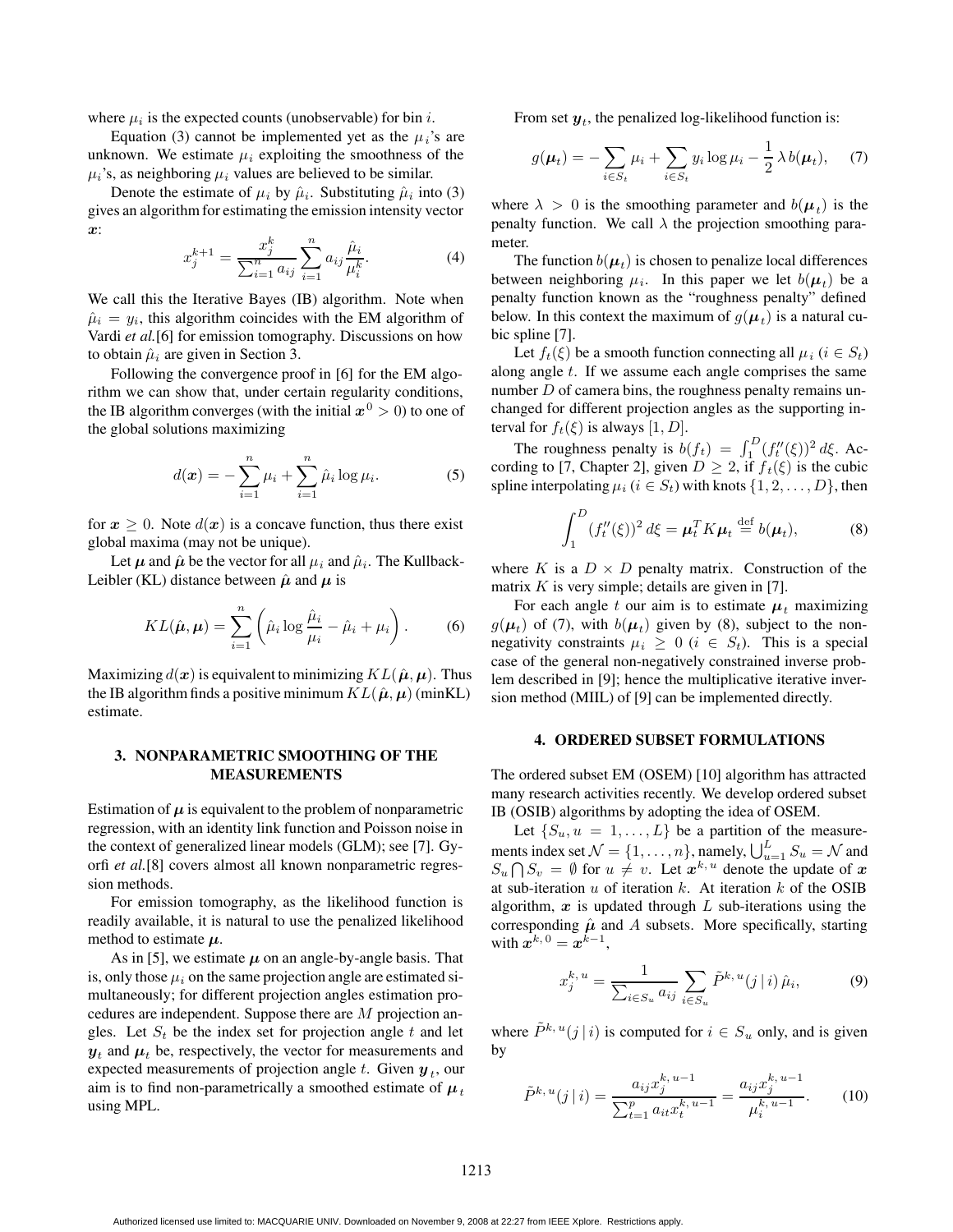Clearly, OSIB is unsatisfactory. In each sub-iteration, it estimates the entire *x* by only a single subset and, at the same time, it attempts to match  $\hat{\mu}_i$  with  $\mu_i$  for this subset.

A more reliable approach is offered by the following modification. It updates  $x$  using all the data rather than only the current subset:

$$
x_j^{k, u} = \frac{1}{\sum_{i=1}^n a_{ij}} \sum_{i=1}^n \tilde{P}^{k, u}(j|i) \hat{\mu}_i,
$$
 (11)

where

$$
\tilde{P}^{k, u}(j|i) = \begin{cases}\n a_{ij} x_j^{k, u-1} / \mu_i^{k, u-1} & \text{for } i \in S_u \\
\tilde{P}^{k, u-1}(j|i) & \text{for } i \notin S_u\n\end{cases}
$$
\n(12)

with  $\tilde{P}^{k,0}(j|i) = a_{ij}x_j^{k-1}/\mu_i^{k-1}$ . Note that the  $\tilde{P}(j|i)$ 's for<br>the current subset are undated and the others are unchanged the current subset are updated and the others are unchanged.

This algorithm appears similar to the complete data OSEM (COSEM) algorithm of [11], and hence is named the COSIB algorithm.

Convergence properties of OSEM and COSEM-ML are studied in [10] and [11] respectively; these results apply directly to the OSIB and COSIB algorithms. In particular, we can show that the COSIB algorithm converges to one of the global maxima of  $d(\mathbf{x})$ .

## **5. SIMULATION STUDIES**

In this section we explore the performance of IB, OSIB and COSIB for the positive minKL estimate, in 2D SPECT, by applying them to a simulated image. We will also compare them with the EM algorithm of Shepp and Vardi [1] for positive ML estimate and the multiplicative iterative inversion algorithm (MIIL) of Ma [9] for positive MPL estimate.

The simulation used an elliptical phantom of size  $64 \times 64$ pixels. There were 64 attenuated parallel beam projections uniformly spaced over  $360^0$ , and each projection contained 64 measurements. Attenuation coefficients were 0.15 /cm (water) within the body, except for within the two lungs, where coefficients were 0.375 /cm.

The projection matrix A (with dimension  $64^2 \times 64^2$ ) was pre-determined by the geometry of pixels, adjusted according to the attenuation coefficients. Poisson noises were added to  $\mu = Ax$  to form the observed measurements vector *y*. The total measurements in projections was 400,605.

We used the Root Mean Square (RMS), defined as:

RMS = 
$$
\sqrt{\sum_{j=1}^{p} (\hat{x}_j - x_j)^2 / p},
$$
 (13)

to evaluate the quality of estimates; for each algorithm, we computed the RMS in each iteration against the phantom image. Note that RMS alone is not a perfect measure for assessing image differences; a better measure, which is not available in a closed from, is given by replacing  $\hat{x}_i$  by  $E(\hat{x}_i)$  in RMS.

We used a quadratic penalty  $J(x) = \frac{1}{2}x^T R x$  in the MPL<br>mate with R given by  $x \cdot y = -0.25$  for  $j \neq t$  and t in the estimate with R given by  $r_{jt} = -0.25$  for  $j \neq t$  and t in the first-order neighborhood of j,  $r_{ij} = 1$  for all j and  $r_{it} = 0$  for all other  $j$  and  $t$ . The "optimal" smoothing parameter, which was found by minimizing the RMS, was  $1.053 \times 10^{-5}$ .



**Fig. 1**. Row 1: EM; row 2: MIIL; row 3: IB; row 4: COSIB-8; row 5: OSIB-8. Columns are for iterations 8, 16, 32, 64, 128, except OSIB where columns are for iterations 1, 2, 3, 4, 5

The IB reconstructions were developed from  $\hat{\mu}$  with  $\lambda =$  $10^{-3}$ . Note that this  $\lambda$  is only a rough choice and it may not be optimal.

We implemented IB, COSIB with 8 and 64 (denoted by COSIB-8 and COSIB-64) subsets and OSIB with 8 (denoted by OSIB-8) subsets. We wish to exam their convergence performance.

Figure 1 exhibits various reconstructions. The EM results show that the ML estimates at high iterations are less attractive. The MPL solution, even with the optimal smoothing parameter, is also less satisfactory as it loses boundary details. In contrast, IB and its OS algorithms offer the best estimate; they not only smooth the reconstructions, but also preserve boundaries better than MPL.

Figure 2 (a) shows the RMS values of EM, MIIL, IB and OSIB-8. OSIB-8 produces "acceptable" images quickly, only 5 to 6 iterations in this example. However, OSIB-8 deteriorates rapidly, making the issue of optimal stopping rule crucial. The IB method provides satisfactory results as its RMS values degenerate much more slowly than EM and OSIB-8.

Figure 2 (b) displays  $d(\mathbf{x}^{(k)}) - d(\mathbf{x}^{(\infty)})$  against the it-Figure 2 (b) displays  $d(x^{(k)}) - d(x^{(\infty)})$  against the iteration number k, where  $x^{(\infty)}$  represents the true positive